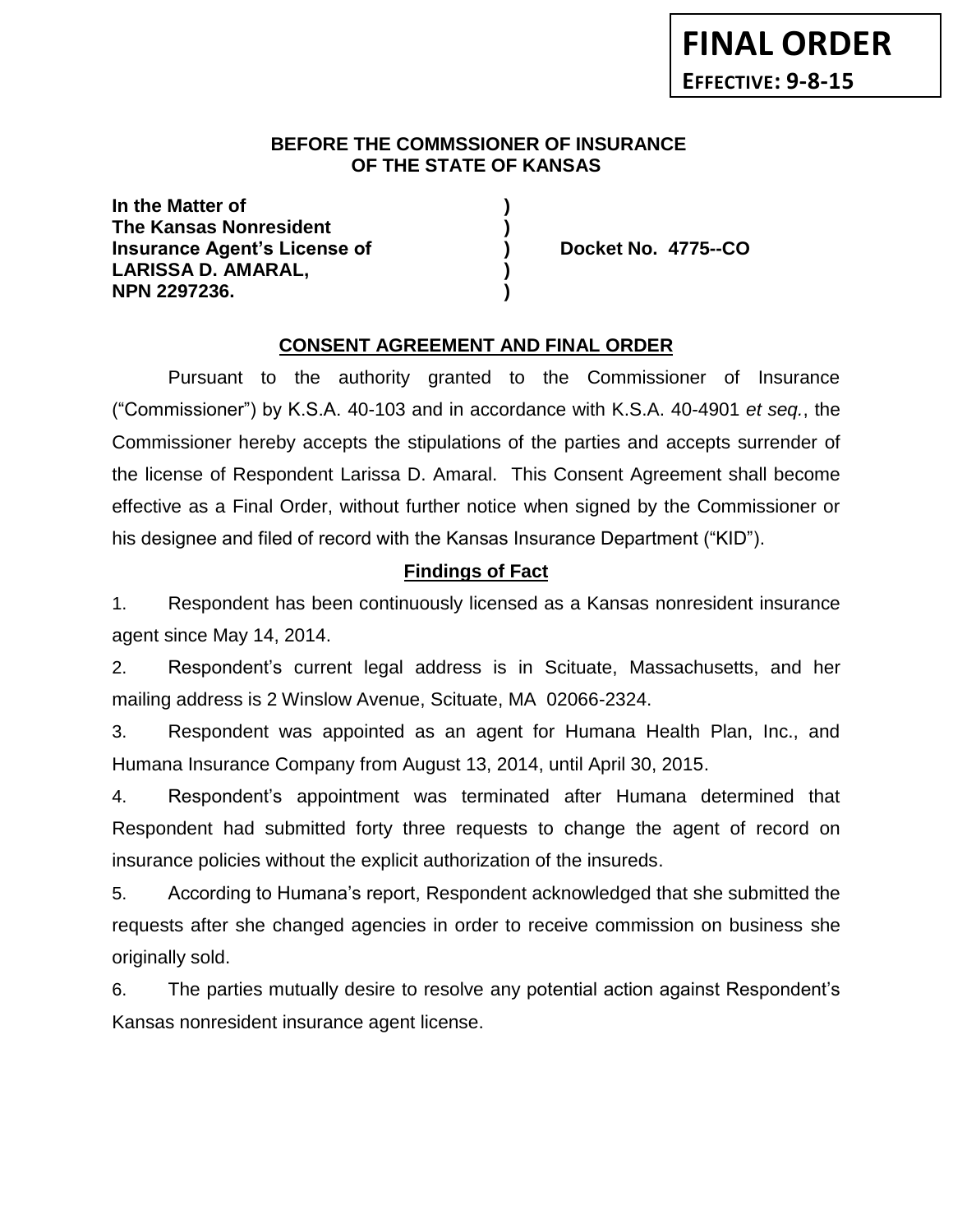7. Respondent neither admits nor denies the allegations and findings in Humana's report but stipulates that KID records contain sufficient evidence of misconduct to warrant initiation of action against her license.

8. Respondent understands her right to have a hearing on the facts and disposition.

9. In lieu of a hearing and uncertain disposition, Respondent agrees to surrender her license.

10. Respondent acknowledges that the Commissioner's order must be reported to a database accessible to insurance companies and other regulators and will be an open record accessible to the public and posted on KID's website, and Respondent may be required to report it to other states in which she holds a license.

11. Respondent waives hearing and any available administrative and judicial review of the Commissioner's order.

# **Applicable Law**

12. K.S.A. 40-4909(a) provides, in relevant part:

"The commissioner may deny, suspend, revoke or refuse renewal of any license issued under this act if the commissioner finds that the applicant or license holder has . . .

(7) Admitted to or been found to have committed any insurance unfair trade practice or fraud in violation of K.S.A. 40-2404, and amendments thereto." K.S.A. 2014 Supp. 40-4909(a).

13. "Making false or fraudulent statements or representations on or relative to an application for an insurance policy, for the purpose of obtaining a fee, commission, money or other benefit from any insurer, agent, broker or individual" is an unfair insurance trade practice in violation of K.S.A. 40-2404(11).

## **Conclusions of Law**

14. The Commissioner has jurisdiction over Respondent as well as the subject matter of this proceeding, and such proceeding is held in the public interest.

15. The Commissioner finds the allegations that Respondent made false representations relative to insurance applications are sufficient grounds for action pursuant to K.S.A. 40-4909(a)(7) because such conduct would violate K.S.A. 40- 2404(11).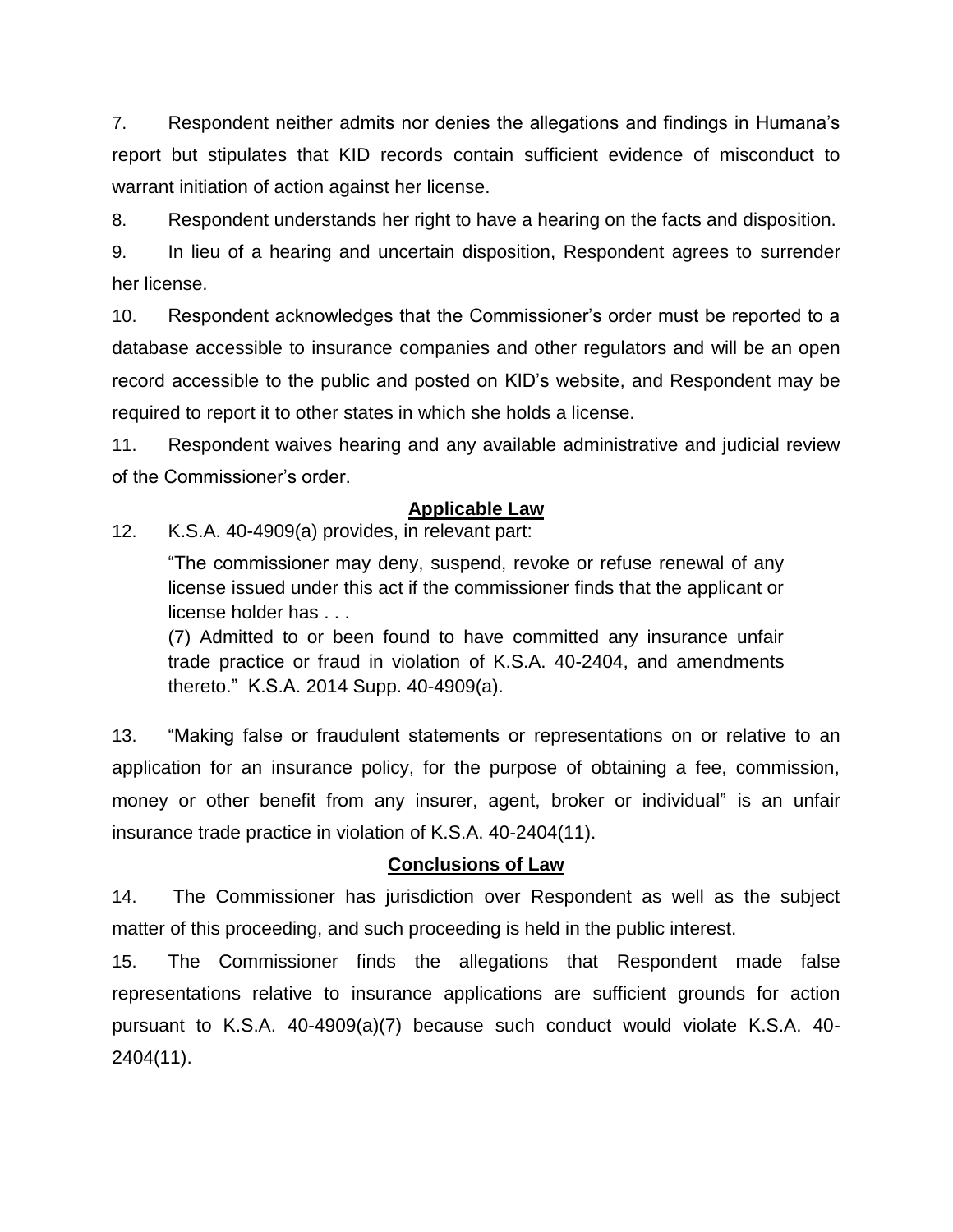16. The Commissioner concludes that the proposed remedy would adequately protect the interests of the insurer and the insurable interests of the public in Kansas.

#### **Stipulation**

The undersigned stipulates and agrees to the above findings fact and conclusions of law and waives his rights to administrative hearing and judicial review of the Commissioner's Order.

> \_/s/ Larissa Amaral\_\_ \_31August2015\_ Larissa D. Amaral **Date** Respondent

Prepared by:

/s/ Brenda J. Clary Brenda J. Clary Staff Attorney, KID

## **ORDER**

Before issuing an insurance agent license, the Commissioner must determine that the applicant is qualified and has not committed any act that would be grounds for denial, suspension, or revocation. K.S.A. 40-4905(b). Further, the Commissioner may revoke any license issued under the Insurance Agents Licensing Act if the Commissioner finds that the interests of the insurer or the insurable interests of the public are not properly served under the license. K.S.A. 40-4909(b). Thus, the Commissioner is charged with safeguarding the security and integrity of the insurance business and protecting insurance consumers by licensing, or continuing to license, persons or entities to sell, solicit, or negotiate insurance in the State of Kansas only if their conduct indicates they are both qualified and trustworthy. The following action is both necessary and sufficient to serve that purpose.

### **IT IS THEREFORE ORDERED BY THE COMMISSIONER OF INSURANCE that**

- **1. Surrender of Respondent's license is hereby accepted;**
- **2. Respondent's Kansas resident insurance agent's license shall be cancelled effective this date;**